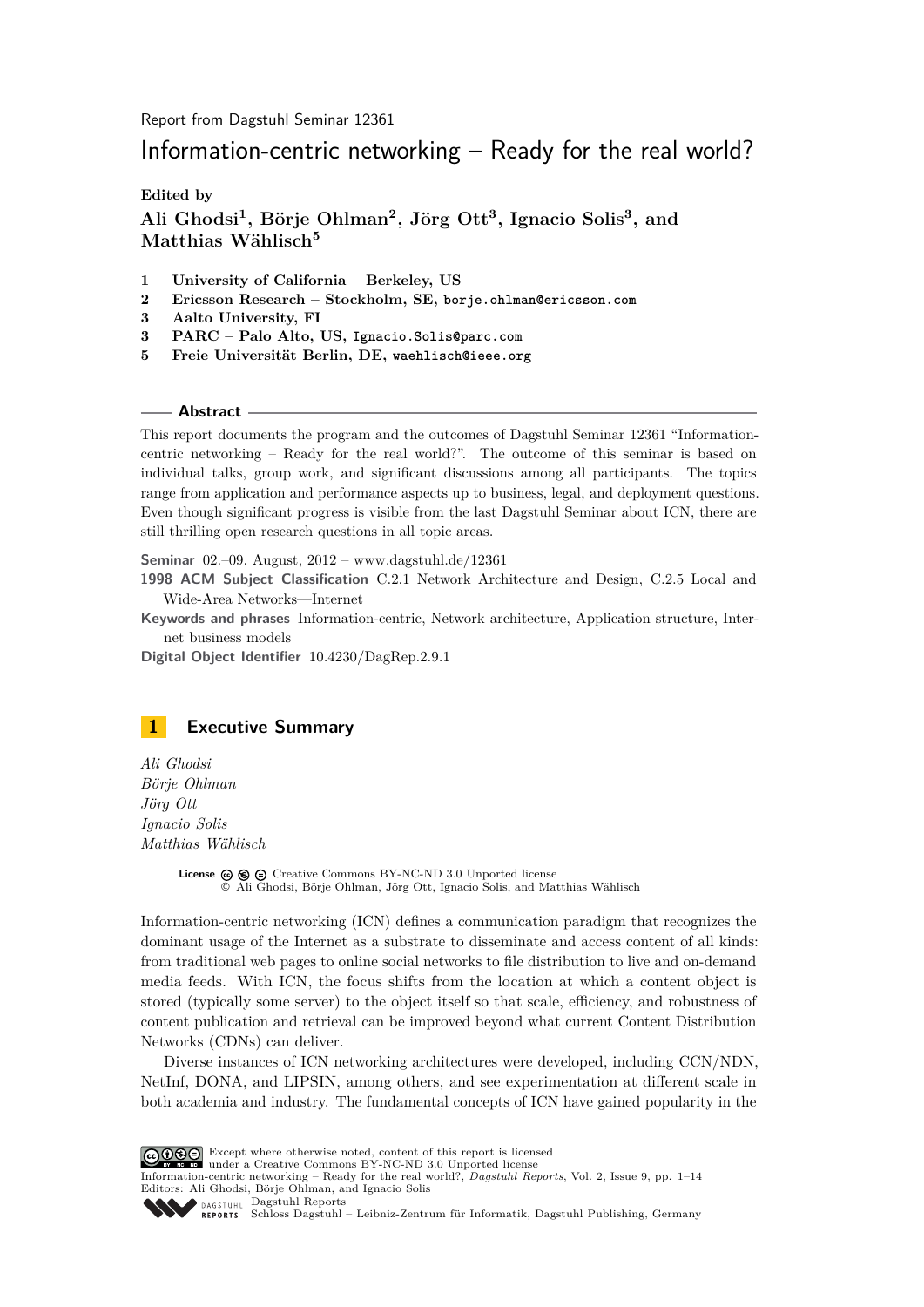#### **2 12361 – Information-centric networking – Ready for the real world?**

research community and have been taken up by several research activities that are addressing the topic from different angles.

Numerous research problems remain open, some of which (such as naming content) may find different (optimal) solutions in different deployments while others are more fundamental in nature and could affect the performance of all deployments. The latter include the performance benefits achievable through (cooperative) caching and caching at different points in the network, parallel content retrieval from multiple sources, and tradeoffs between native network layer and overlay-based ICNs. This second Dagstuhl Seminar on information-centric networking is intended to operate as a catalyst for these activities and provide a forum for discussing a selected subset of important research topics that have been identified so far. It will bring together researchers from different ICN backgrounds to discuss fundamentals that matter across the various platforms with the meta goal of identifying obstacles to be overcome, solutions, and paths towards real-world deployments.

In this seminar, we discussed the following core topics: (1) ICN applications and services, (2) ICN performance and comparison of alternative technologies, (3) business, legal, and deployment aspects.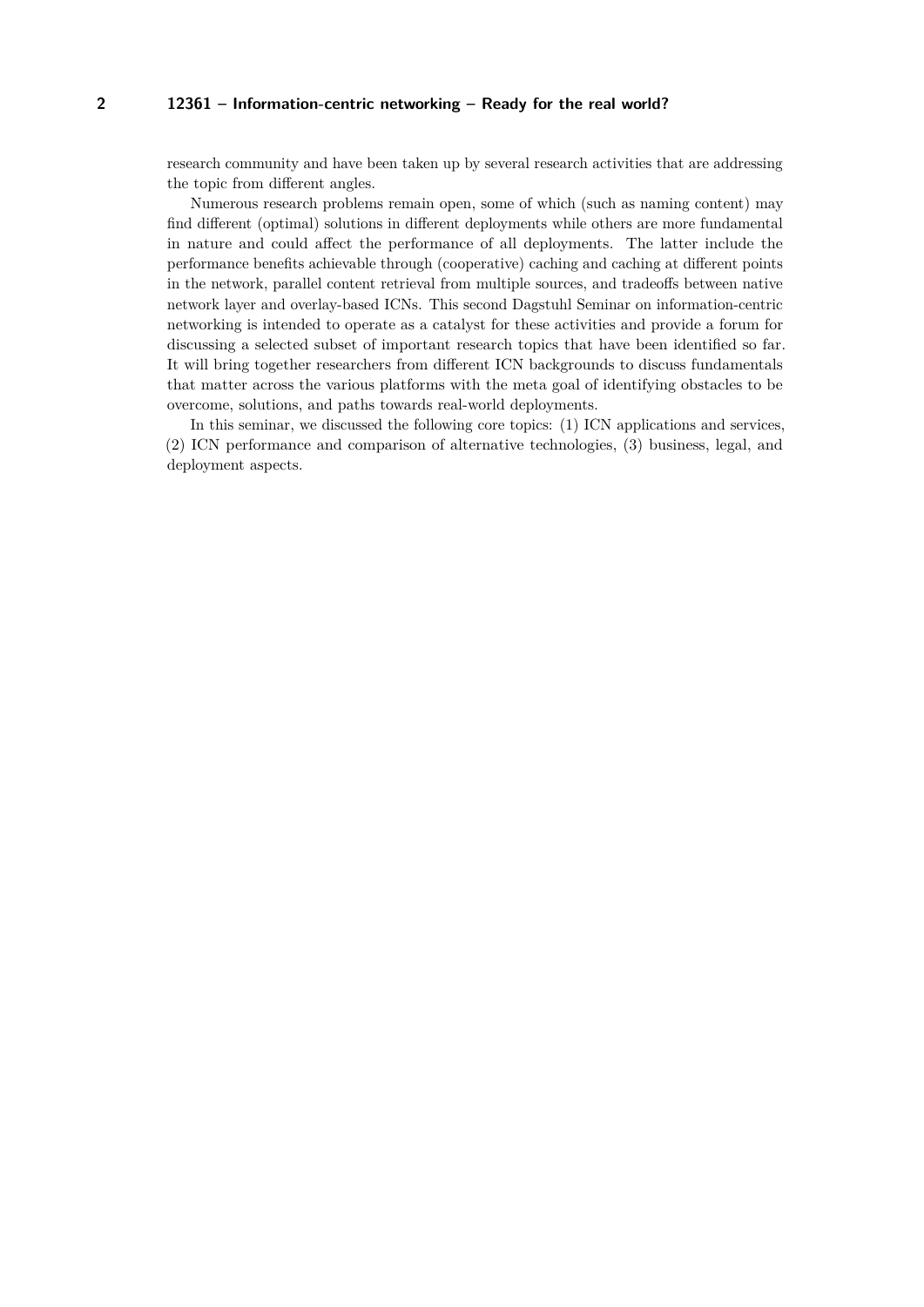**Ali Ghodsi, Börje Ohlman, Jörg Ott, Ignacio Solis, and Matthias Wählisch 3**

# **2 Table of Contents**

| <b>Executive Summary</b><br>Ali Ghodsi, Börje Ohlman, Jörg Ott, Ignacio Solis, and Matthias Wählisch                                                      | $\mathbf{1}$   |
|-----------------------------------------------------------------------------------------------------------------------------------------------------------|----------------|
| <b>Overview of Talks</b>                                                                                                                                  |                |
| SAIL NetInf global connectivity routing and forwarding                                                                                                    |                |
|                                                                                                                                                           | 5              |
| ICN from a Service Provider Perspective                                                                                                                   | 5              |
| Testbeds and mounting large-scale demonstrations: Experiences with NDN                                                                                    | 5              |
| Authorization and ICNs - Beyond Open Content                                                                                                              | 6              |
| ICN Service Model Issues. Which are the ICN services, who provides them, and<br>what does an ICN API look like?                                           |                |
| ICN use cases and deployment (from device manufacturer perspective)                                                                                       | 6              |
|                                                                                                                                                           | 6              |
| Deploying ICN at the network edge<br>Vikas Kawadia                                                                                                        | 7              |
| Resource management in ICN: Business relations and interconnection                                                                                        | 7              |
| Video Streaming In NDN Architectures<br>$Ashok Narayanan \dots \dots \dots \dots \dots \dots \dots \dots \dots \dots \dots \dots \dots \dots \dots \dots$ | 7              |
| Blackadder: Node Design for an Information-Centric Network Architecture                                                                                   | 8              |
| Backscatter from the Data Plane – Threats to Stability and Security in Information-<br>Centric Networking                                                 |                |
| Thomas C. Schmidt $\ldots \ldots \ldots \ldots \ldots \ldots \ldots \ldots \ldots \ldots \ldots \ldots \ldots$<br>ICN evaluation: Why and How?            | 8              |
| George Xylomenos $\ldots \ldots \ldots \ldots \ldots \ldots \ldots \ldots \ldots \ldots \ldots \ldots \ldots$                                             | 9              |
| What will be Inter-domain Policy in Content Centric Networks?                                                                                             | $\overline{9}$ |
| Named Data Networking: Experimentation with the new architecture                                                                                          | 10             |
| <b>Working Groups</b>                                                                                                                                     |                |
|                                                                                                                                                           | 10             |
|                                                                                                                                                           | 11             |
|                                                                                                                                                           | 11             |
|                                                                                                                                                           | 12             |
|                                                                                                                                                           | 12             |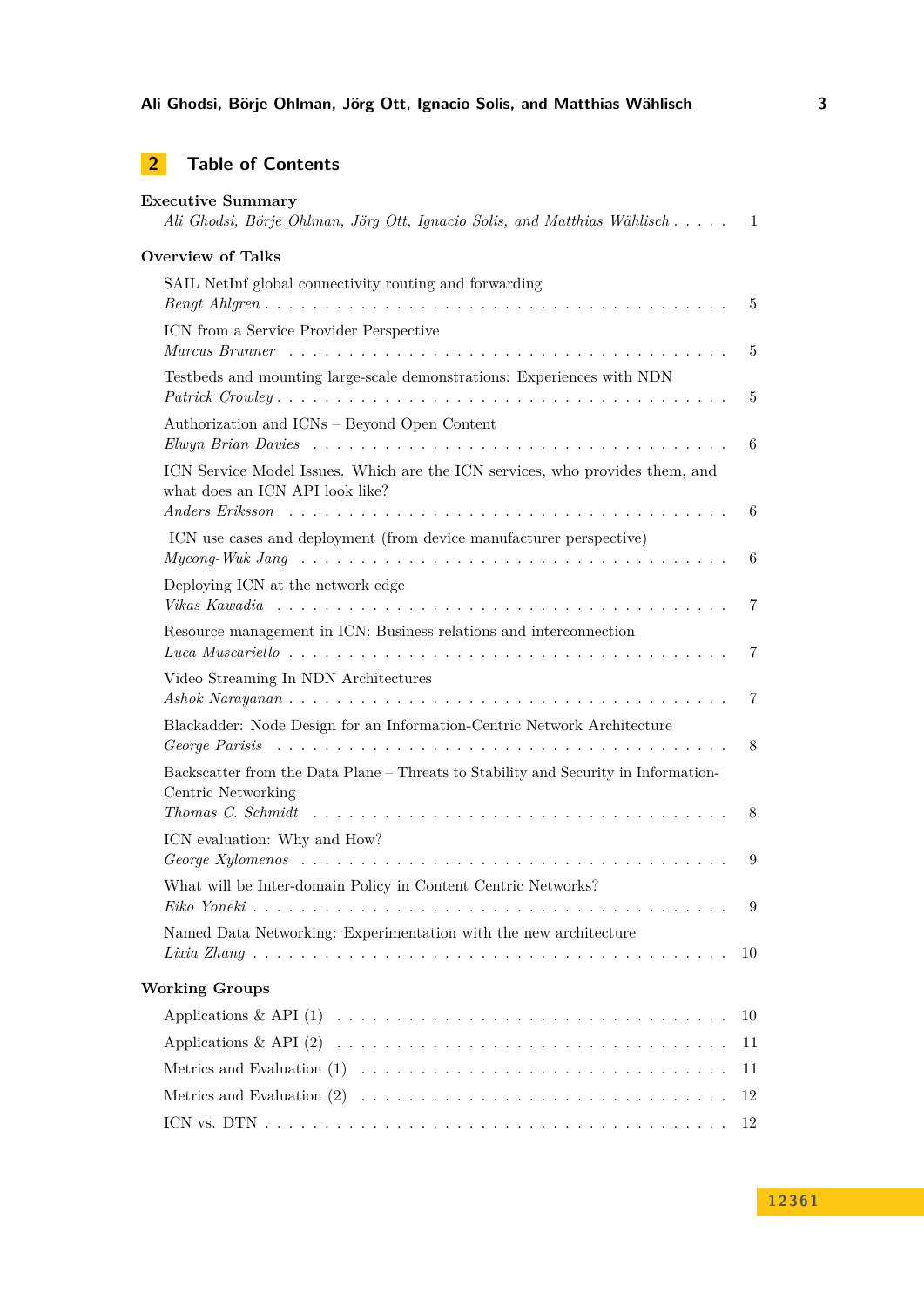# **4 12361 – Information-centric networking – Ready for the real world?**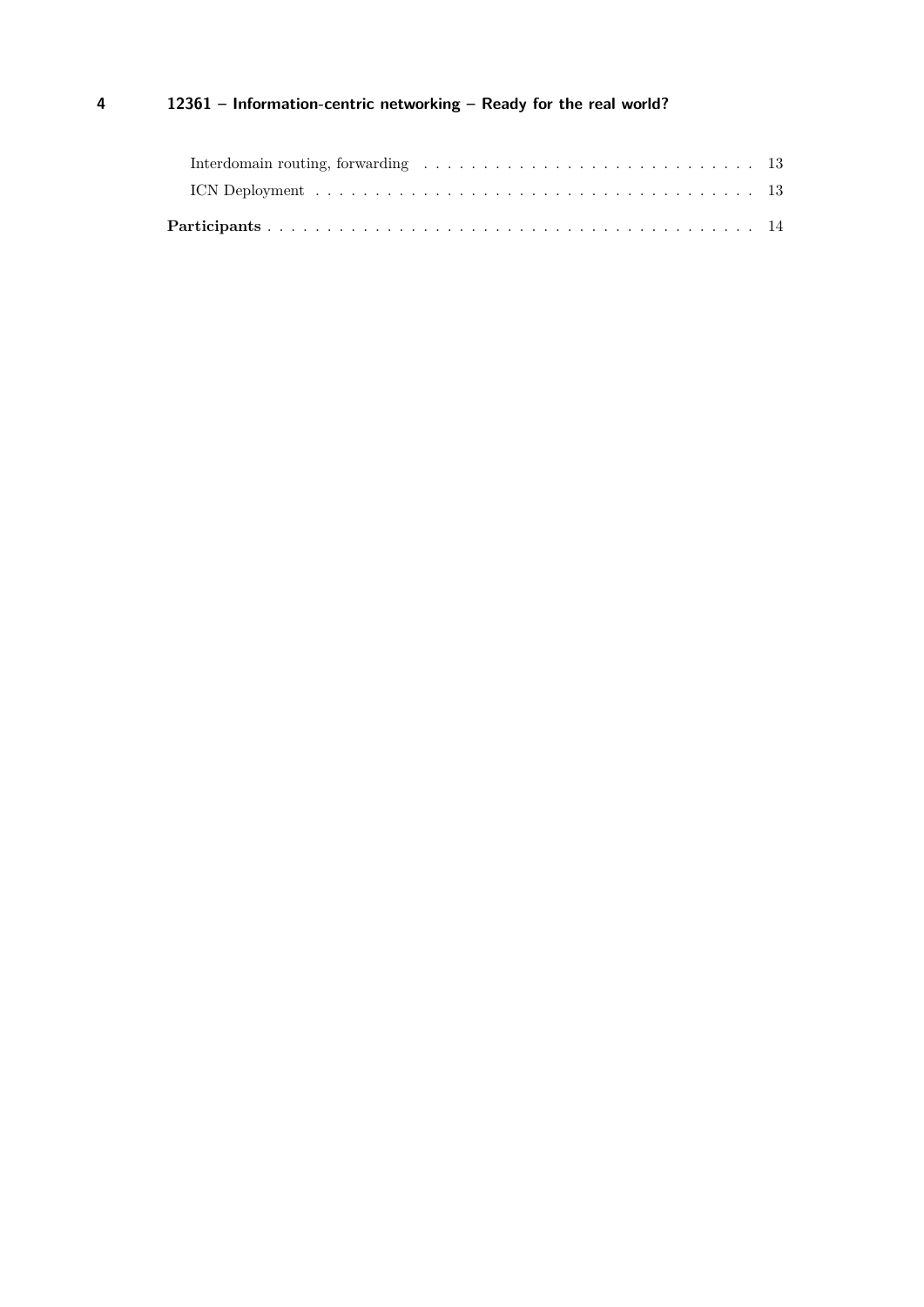# <span id="page-4-0"></span>**3 Overview of Talks**

# <span id="page-4-1"></span>**3.1 SAIL NetInf global connectivity routing and forwarding**

*Bengt Ahlgren (SICS, SE)*

**License**  $\circledcirc$   $\circledcirc$   $\circlearrowright$  [Creative Commons BY-NC-ND 3.0 Unported](http://creativecommons.org/licenses/by-nc-nd/3.0/) license © [Bengt Ahlgren](#page-4-1)

The SAIL NetInf approach to global routing is a hybrid scheme using name-based routing assisted by routing hints. There are two levels of aggregation of routing information in order to make the system scalable, and to improve forwarding performance. First named data objects are grouped into aggregates using the authority part of the name. These aggregates are then associated with a set of routing hints through a lookup service. Requests for a named data object are forwarded using the highest priority hint in the set a router has a forwarding entry for leading towards a network location where the publisher makes the object available. The hint priority implements the second level of aggregation, as only the lowest priority hints need to be announced in the global routing system.

# <span id="page-4-2"></span>**3.2 ICN from a Service Provider Perspective**

*Marcus Brunner (Swisscom AG – Bern, CH)*

**License**  $\textcircled{e}$   $\textcircled{e}$  [Creative Commons BY-NC-ND 3.0 Unported](http://creativecommons.org/licenses/by-nc-nd/3.0/) license © [Marcus Brunner](#page-4-2)

The slides are assessing the ICN approach from a service provider or operator perspective. This is done from a technical as well as a first try on the business aspects of an operator. Thought the system designs are different and not finally specified this is just a first approximation of some of the operator thinking behind the abstract approach of ICN. Many of the assumptions made are today's assumptions and might not be true anymore in the future depending on the future development of operator infrastructure.

# <span id="page-4-3"></span>**3.3 Testbeds and mounting large-scale demonstrations: Experiences with NDN**

*Patrick Crowley (Washington University, US)*

**License**  $\textcircled{e}$   $\textcircled{e}$   $\textcircled{e}$  [Creative Commons BY-NC-ND 3.0 Unported](http://creativecommons.org/licenses/by-nc-nd/3.0/) license © [Patrick Crowley](#page-4-3) **Joint work of** NDN team

In this talk, we will share both our motivations and methods for conducting large-scale demonstrations of the NDN architecture. We will also introduce open-source tools that we believe will enable others to mount similar demonstrations.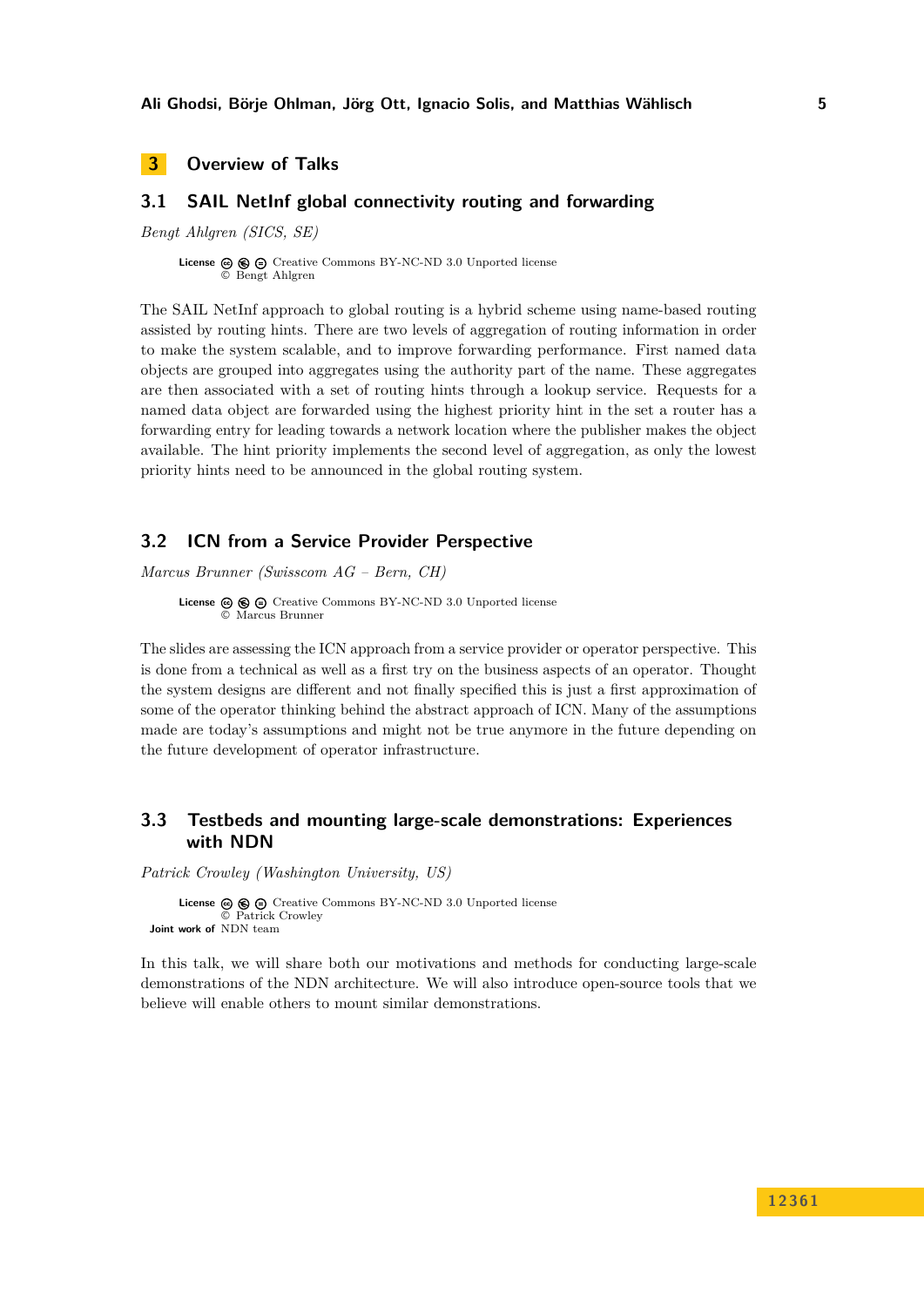### <span id="page-5-0"></span>**3.4 Authorization and ICNs – Beyond Open Content**

*Elwyn Brian Davies (Trinity College Dublin, IE)*

**License**  $\textcircled{e}$   $\textcircled{e}$   $\textcircled{f}$  [Creative Commons BY-NC-ND 3.0 Unported](http://creativecommons.org/licenses/by-nc-nd/3.0/) license © [Elwyn Brian Davies](#page-5-0)

ICNs to date are primarily focussed on open access infomation. This presentation is intended to promote a discussion on applying authorization in order to restrict access to particular content that is published into an ICN.

# <span id="page-5-1"></span>**3.5 ICN Service Model Issues. Which are the ICN services, who provides them, and what does an ICN API look like?**

*Anders Eriksson (Ericsson Research – Stockholm, SE)*

**License**  $\textcircled{\textcircled{\tiny{\textsf{G}}}}$   $\textcircled{\textcircled{\textcircled{\textsf{C}}}}$  [Creative Commons BY-NC-ND 3.0 Unported](http://creativecommons.org/licenses/by-nc-nd/3.0/) license © [Anders Eriksson](#page-5-1) **Joint work of** Eriksson, Anders; Ohlman, Börje; Persson, Karl-Åke **Main reference** [A. Eriksson, B. Ohlman, K.-A. Persson, "What are the Services of an Information-centric Network,](http://www.thinkmind.org/index.php?view=article&articleid=ap2ps_2012_1_20_30008) [and Who Provides Them?", in: Proc. of the Fourth Int'l Conf. on Advances in P2P Systems](http://www.thinkmind.org/index.php?view=article&articleid=ap2ps_2012_1_20_30008) [\(AP2PS 2012\), IARIA, 2012.](http://www.thinkmind.org/index.php?view=article&articleid=ap2ps_2012_1_20_30008) **URL** [http://www.thinkmind.org/index.php?view=article&articleid=ap2ps\\_2012\\_1\\_20\\_30008](http://www.thinkmind.org/index.php?view=article&articleid=ap2ps_2012_1_20_30008)

This presentation highlights the need to define ICN services in addition to a basic content retrieval service. The following services are proposed: advertise, publish, subscribe, event notification, and search. The event notification service can alert the search service when new data is advertised or published, so that the search service can index the data in a timely fashion. Finally, an example of an ICN API is described.

# <span id="page-5-2"></span>**3.6 ICN use cases and deployment (from device manufacturer perspective)**

*Myeong-Wuk Jang (Samsung, KR)*

License  $\circledcirc$   $\circledcirc$   $\circledcirc$  [Creative Commons BY-NC-ND 3.0 Unported](http://creativecommons.org/licenses/by-nc-nd/3.0/) license © [Myeong-Wuk Jang](#page-5-2)

This talk includes ICN use cases and deployment issues from device manufacturer perspective. Although fundamental researches for ICN are very important, we should seriously consider CCN products that will be launched in the near future. The first product of ICN may not be networking devices, such as routers, but consumer devices, such as phones, computers, or TV. ICN should run over IP for a while. When we consider near future scenarios with ICN, there are still unresolved problems. These problems should be the target of our research and development.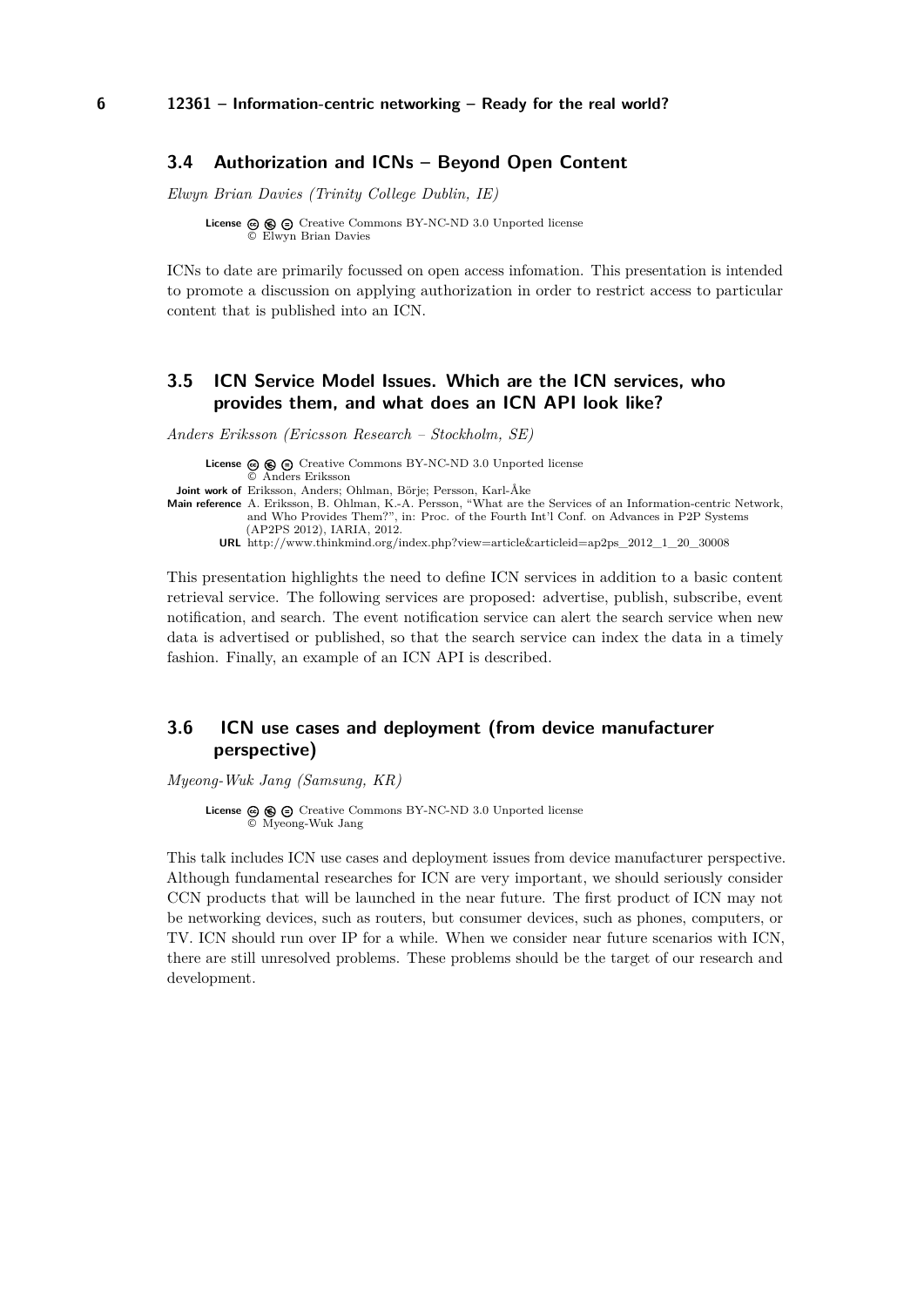# <span id="page-6-0"></span>**3.7 Deploying ICN at the network edge**

*Vikas Kawadia (BBN Technologies – Cambridge MA, US)*

**License**  $\textcircled{e}$   $\textcircled{e}$   $\textcircled{e}$  [Creative Commons BY-NC-ND 3.0 Unported](http://creativecommons.org/licenses/by-nc-nd/3.0/) license © [Vikas Kawadia](#page-6-0) **Joint work of** Kawadia, Vikas; Hoon, Jeremy; Parkes, David C.

We discuss the issues in deploying ICN at the mobile edge of the network. We consider incentives for users to participate in an ICN, in particular saving broadband quota by obtaining content locally from other users. We consider a simplified case where multiple users are competing for wireless bandwidth. We design a mechanism for incentive compatible dynamic prioritization of user data on shared routers, such as 3G/4G devices. We adopt a recent idea proposed by Babaioff et al. (2010) in a multi-armed bandits context to create a mechanism that is truthful for buyers, meaning that users or user devices can bid straightforwardly, and design a revenue pooling method for incentive alignment that makes the scheme faithful for sellers, meaning that sellers maximize revenue by using prioritization algorithms that preserve buyer truthfulness. The mechanism works for constant per-byte buyer values, private to each buyer, a wide range of stochastic demand models, and is ?detail-free,? in that the rules operate without knowledge of demand models or network conditions. We show simulation results demonstrating the efficiency gains from dynamic prioritization, as well as the effectiveness of revenue pooling.

# <span id="page-6-1"></span>**3.8 Resource management in ICN: Business relations and interconnection**

*Luca Muscariello (Orange, FR)*

**License**  $\odot$   $\odot$   $\odot$  [Creative Commons BY-NC-ND 3.0 Unported](http://creativecommons.org/licenses/by-nc-nd/3.0/) license © [Luca Muscariello](#page-6-1)

In the talk we review the content-delivery value chain and how new business models, heavily driven by video delivery, are changing the interconnection relations between the different entities in the Internet. The talk is based on the viewpoint of a large network operator but also considers ISPs in general and their potential strategies in the long term with respect to the content-delivery value chain.

# <span id="page-6-2"></span>**3.9 Video Streaming In NDN Architectures**

*Ashok Narayanan (Cisco Systems – Lexington, US)*

This talk describes some of the issues seen with video streaming when implemented as an NDN application. It touches on the various service-providervideo streaming schemes (MPEG/UTP, progressive/RTMP and HTTP/adaptive), and describes some of the high-level issues when trying to re-implement HTTP adaptive streaming as an NDN application. It goes in-depth into bandwidth estimation which is a key feature of adaptive video streaming but is complicated by ICN/NDN architectures. One of the general lessons to be learned is

License  $\circledcirc \circledcirc \circ$  [Creative Commons BY-NC-ND 3.0 Unported](http://creativecommons.org/licenses/by-nc-nd/3.0/) license © [Ashok Narayanan](#page-6-2)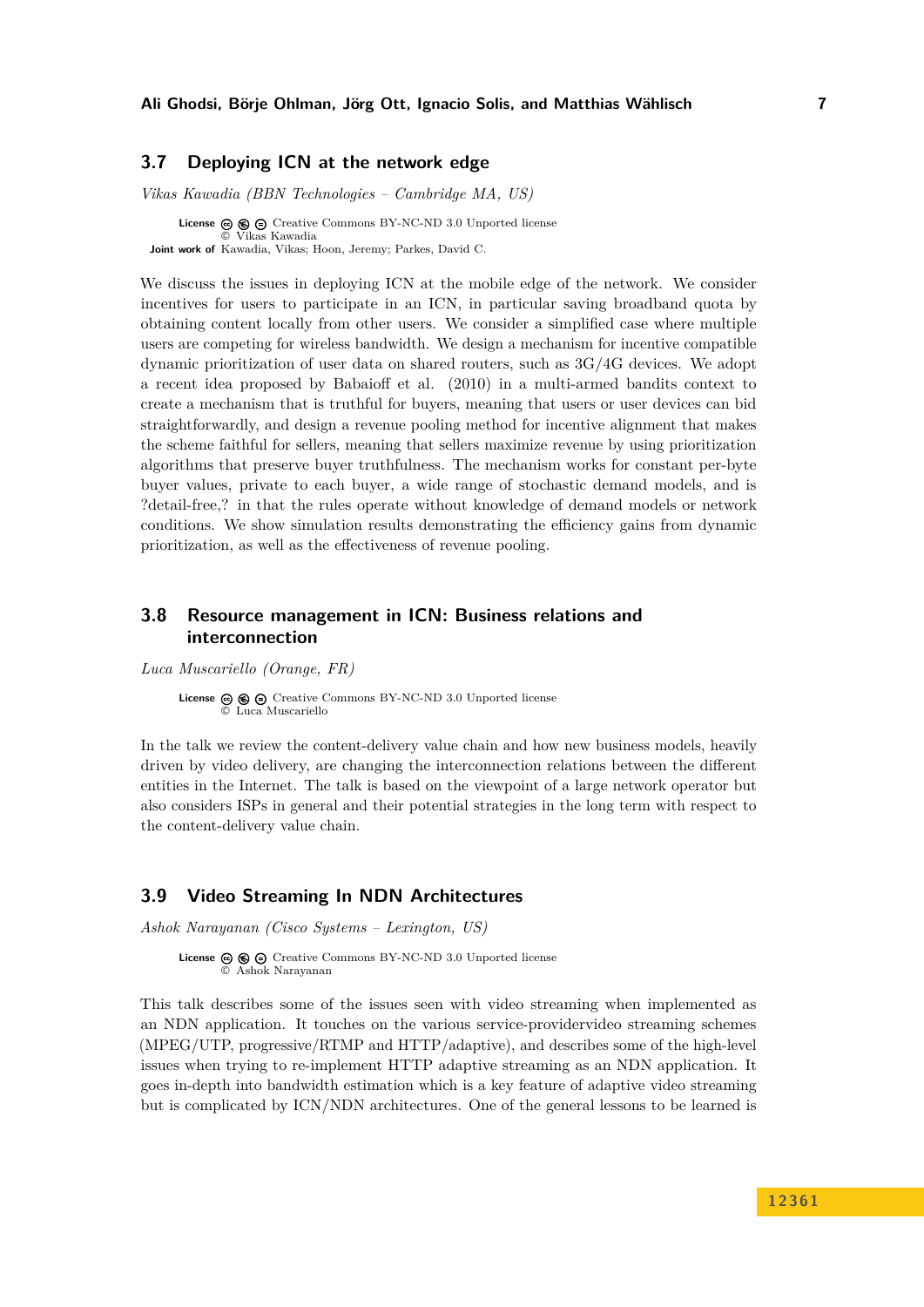that applications which try to adapt to "network conditions" require significant changes for NDN/ICN because the representation of network conditions is quite different.

# <span id="page-7-0"></span>**3.10 Blackadder: Node Design for an Information-Centric Network Architecture**

*George Parisis (University of Cambridge, GB)*

License  $\circledcirc$   $\circledcirc$   $\circledcirc$  [Creative Commons BY-NC-ND 3.0 Unported](http://creativecommons.org/licenses/by-nc-nd/3.0/) license © [George Parisis](#page-7-0) **Joint work of** Parisis, George; Trossen, Dirk **Main reference** [D. Trossen, G. Parisis, "Designing and Realizing an Information-Centric Internet," in IEEE](http://dx.doi.org/10.1109/MCOM.2012.6231280) [Communications Magazine, Volume 50, Issue 7, pp. 60–67, July 2012.](http://dx.doi.org/10.1109/MCOM.2012.6231280) **URL** <http://dx.doi.org/10.1109/MCOM.2012.6231280>

Information-centric networking has been touted as an alternative to the current Internet architecture by several research groups. Our work addresses a crucial part of such a proposal, namely the design of a network node within an information-centric networking architecture. We describe the service model exposed to applications and other network nodes and we demonstrate a video streaming application that runs natively on top of a VPN network consisting of VMs across all European partners of the PURSUIT EU FP7 project.

# <span id="page-7-1"></span>**3.11 Backscatter from the Data Plane – Threats to Stability and Security in Information-Centric Networking**

*Thomas C. Schmidt (HAW – Hamburg, DE)*

**License**  $\circledcirc$   $\circledcirc$   $\circlearrowright$  [Creative Commons BY-NC-ND 3.0 Unported](http://creativecommons.org/licenses/by-nc-nd/3.0/) license © [Thomas C. Schmidt](#page-7-1) **Joint work of** Schmidt, Thomas C.; Wählisch, Matthias; Vahlenkamp, Markus **Main reference** [M. Wählisch, T.C. Schmidt, M. Vahlenkamp, "Backscatter from the Data Plane – Threats to](http://arxiv.org/abs/1205.4778v2) [Stability and Security in Information-Centric Networking," arXiv:1205.4778v2 \[cs.NI\].](http://arxiv.org/abs/1205.4778v2) **URL** <http://arxiv.org/abs/1205.4778v2>

Information-centric networking proposals attract much attention in the ongoingsearch for a future communication paradigm of the Internet. Replacing the host-to-host connectivity by a data-oriented publish/subscribe service eases content distribution and authentication by concept, while eliminating threats from unwanted traffic at an end host as are common in today's Internet. However, current approaches to content routing heavily rely on data-driven protocol events and thereby introduce a strong coupling of the control to the data plane in the underlying routing infrastructure. In this paper, threats to the stability and security of the content distribution system are analyzed in theory and practical experiments. We derive relations between state resources and the performance of routers and demonstrate how this coupling can be misused in practice. We discuss new attack vectors present in its current state of development, as well as possibilities and limitations to mitigate them.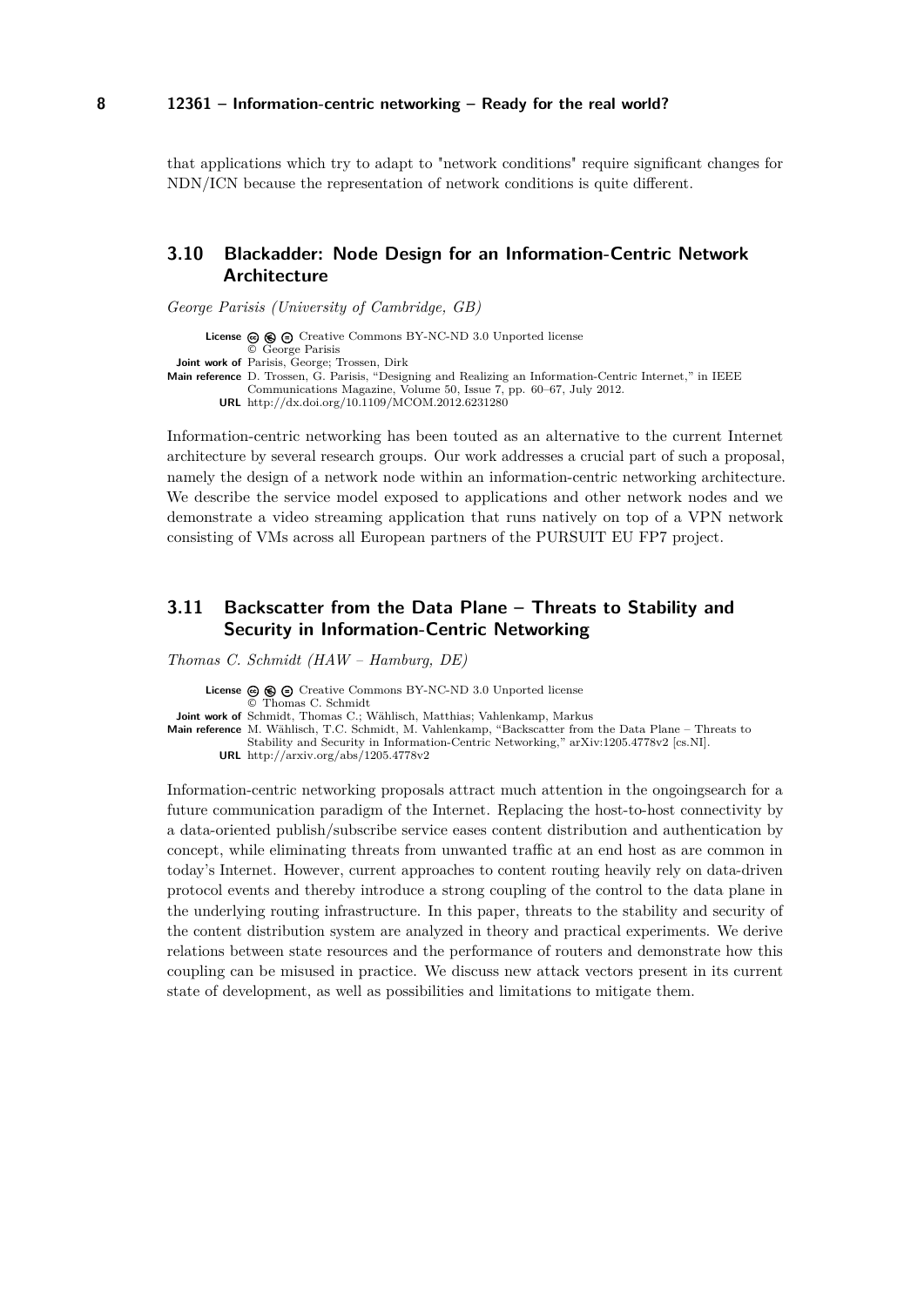### <span id="page-8-0"></span>**3.12 ICN evaluation: Why and How?**

*George Xylomenos (Athens University of Economics and Business, GR)*

**License**  $\textcircled{e}$   $\textcircled{e}$   $\textcircled{e}$  [Creative Commons BY-NC-ND 3.0 Unported](http://creativecommons.org/licenses/by-nc-nd/3.0/) license © [George Xylomenos](#page-8-0)

ICN evaluation seems to be very tricky: common networking metrics seem insufficient, existing traffic and network models are likely inappropriate and there qualitative arguments both for and against ICN. The real question though is what are we trying to prove? If existing metrics seem wrong, maybe this is because we expect ICN to offer something other than improved throughput or reduced delay. Whatever that is, it must be something to do with data naming.

### <span id="page-8-1"></span>**3.13 What will be Inter-domain Policy in Content Centric Networks?**

*Eiko Yoneki (University of Cambridge, UK)*

**License**  $\textcircled{e}$   $\textcircled{e}$   $\textcircled{e}$  [Creative Commons BY-NC-ND 3.0 Unported](http://creativecommons.org/licenses/by-nc-nd/3.0/) license © [Eiko Yoneki](#page-8-1)

Inter-domain routing with BGP is not shortest paths, which involves policies on routing. In Information Centric Networking (ICN), it requires a policy based routing protocol with a finer granularity of policies (i.e. content names level rather than hosts). DiBenedetto et al. [\[1\]](#page-8-2) explored routing policies in ICN. However, we have not seen much research in Inter-domain policy in ICN.

In ICN, the policies could be driven by economic incentives by deployment of sharing cache among peers, rebating routing, and multi-payment in multi-path, which could be complex. Rajahalme et al worked on incentive-compatible caching and peering in [\[2\]](#page-8-3). Agyapong et al also described implication for protocol design and public policy in economic incentives [\[3\]](#page-8-4). An economic model of ICN, where various stake holders play a complex game based on their incentives is an essential issue in ICN research. For example, content cache placement could depend on the inter-domain routing policy. This problem is important and interesting since no longer can the policy be operated on top of network protocols (i.e. TCP/IP), and it needs to be embedded within ICN.

#### **References**

- <span id="page-8-2"></span>**1** S. DiBenedetto, C. Papadopoulos, and D. Massey, *Routing policies in named data networking*, in Proc. of the ACM SIGCOMM workshop on Information-centric networking (ICN), 2011
- <span id="page-8-3"></span>**2** J. Rajahalme, M. Sarela, P. Nikander, and Sasu Tarkoma, *Incentive-compatible caching and peering in data-oriented networks*, ReArch 2008.
- <span id="page-8-4"></span>**3** P. Agyapong and M. Sirbu, *Economic Incentives in Content-Centric Networking: Implications for Protocol Design and Public Policy*, 39th Research Conference on Communication, Information and Internet Policy, 2011.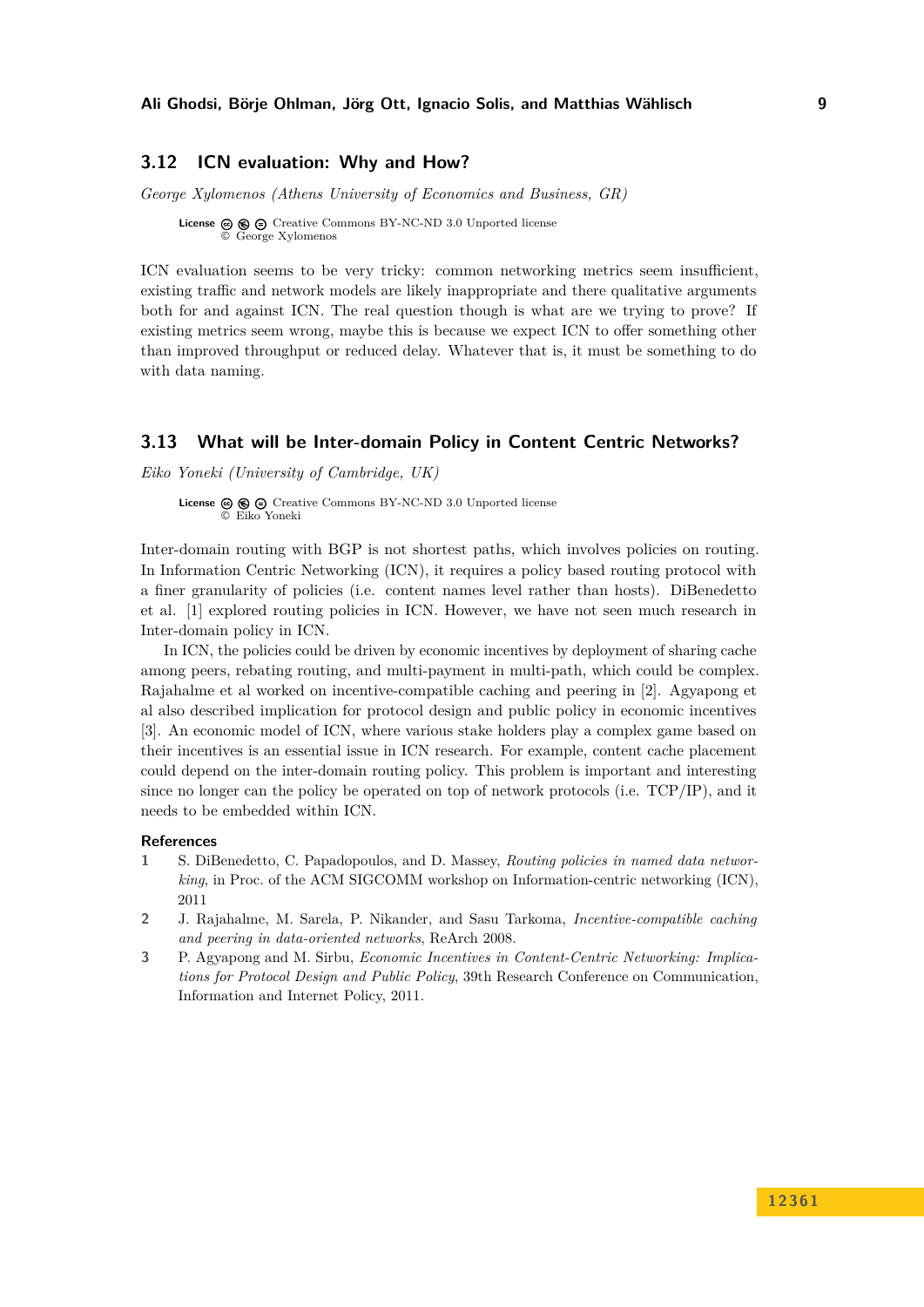## <span id="page-9-0"></span>**3.14 Named Data Networking: Experimentation with the new architecture**

*Lixia Zhang (Univ. California – Los Angeles, US)*

**License ⓒ <b>⑥ ⓒ** [Creative Commons BY-NC-ND 3.0 Unported](http://creativecommons.org/licenses/by-nc-nd/3.0/) license © [Lixia Zhang](#page-9-0) **Joint work of** the NDN project team **Main reference** [The Named Data Networking \(NDN\) Project, NDN Technical Report NDN-0001, October 2010.](http://named-data.net/) **URL** <http://named-data.net/>

This talk reports on the progress of our NDN testbed development. Since its launch two years ago, the Named-Data Networking project has focused the research effort on the design, development, and actual usage of a variety of applications running over NDN networks. The NDN testbed is used not only to support application experimentations but also to drive research into network routing, monitoring, and management under the NDN architecture. Our experience suggests that architecture design research must include experimental components in order to verify whether, and how well, the proposed design can solve real problems. Our experience also shows that solving real problems not only forces architectural details to be filled in, but also validates and shapes the direction of the architectural development.

## <span id="page-9-1"></span>**4 Working Groups**

In this seminar, we organized two sessions for discussions in smaller groups. The first session covered two topics. Each topic has been analyzed by two individual groups. The second session focused on three different topics. In the following, we present the main results.

# <span id="page-9-2"></span>**4.1 Applications & API (1)**

#### **Participants**

Carsten Bormann, Antonio Carzaniga, Lars Eggert, Anders Eriksson, Xiaoming Fu, Volker Hilt, Pan Hui, Anders Lindgren, Ignacio Solis, George Xylomenos

#### **Discussion and Open Questions**

Starting from the key question what an API is, the group discussed where the API is located. In general, one may distinguish between a library API (running at the edge) and a core API (running everywhere). The group further discussed functions of a common API. This includes (a) advertise a name, (b) make data available, and (c) get data based on name. Requesting data might be split into get and subscribe. Get asks the network to retrieve a piece or a set of existing data based on a name. In contrast to this, subscribe asks the network to retrieve the data for a give amount of time.

Other topics that need consideration in the future are:

- Is there an Object Oriented API?
- Should CCN add an official way to advertise content?  $\sim$
- Are (CCN) conventions protocols?
- What about streams/flows?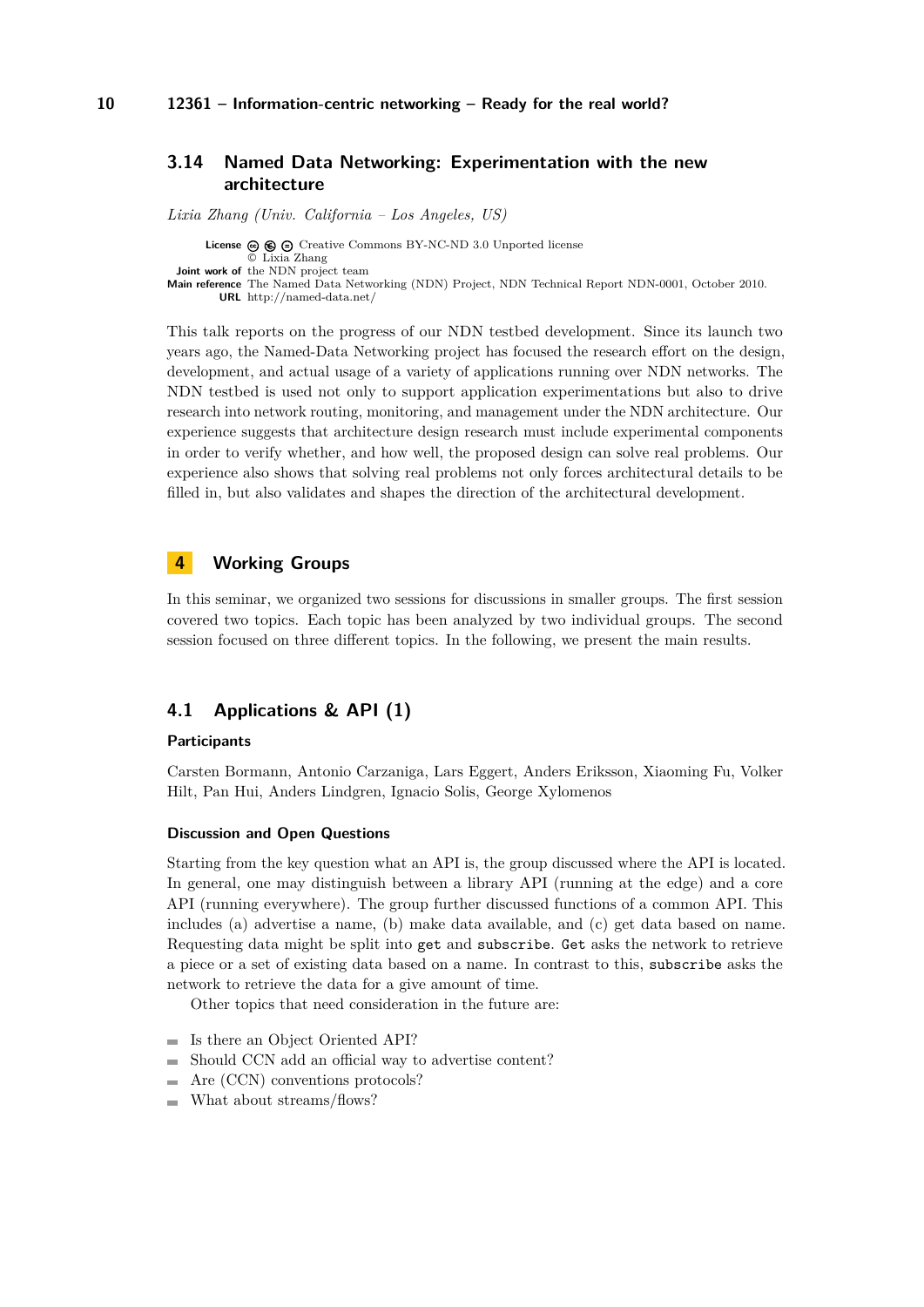# <span id="page-10-0"></span>**4.2 Applications & API (2)**

#### **Participants**

Marcus Brunner, Antonio Carzaniga, Elwyn Davies, Myeong-Wuk Jang, Gunnar Karlsson, Ashok Narayanan, Börje Ohlman, Lixia Zhang

#### **Discussion and Open Questions**

Any API discussion needs to clarify at which level the API will be deployed (application versus host stack API; host versus network API).

Raising the basic question whether we can define a common API across different ICN technologies, the group concludes that this seems not possible. Even basic verbs are not common across different approaches (e.g., *publish* is not relevant in NDN, *advertises* are not relevant in NetInf). Even an API for each individual ICN scheme is challenging as a number of subtleties are not fully defined. At the current state, we do not understand enough about our applications to able to define these APIs yet. The consensus of the group on this topic is that a *complete* API definition may be premature, but we need to keep working at our current model to harden it.

In the subsequent discussion, the group analyzed (a) *search* as a network primitives, (b) ICN as a network storage, (c) content revocation, and (d) interactive services. Only little consensus was found. Regarding the question: "Can ICN offer reliable, persistent network storage?", there are two observations. First, there is no guaranteed reliability without explicit agreement. Second, ICN offers ability to delegate storage. All that is missing is some protocol behaviour to bridge the gap between agreement and publication. This can be implemented by PubSub and with NDN.

Regarding content revocation they argue that this is not likely in any case. It is also not apparently a good use of anybody's time. Do something simple (like do-not-cache bits) and the rest of the problem belongs to the application.

In addition to this, the following open questions remain:

- Are networks sender driven or receiver driven?
- $\blacksquare$  How do you implement a push model in NDN?
- API for "the network cannot find this"?  $\equiv$
- Security?  $\rightarrow$

### <span id="page-10-1"></span>**4.3 Metrics and Evaluation (1)**

#### **Participants**

Giovanna Carofiglio, Patrick Crowley, Van Jacobson, Vikas Kawadia, Dirk Kutscher, Luca Muscariello, George Parisis, Christian Esteve Rothenberg, Thomas C. Schmidt, Eiko Yoneki

#### **Discussion and Open Questions**

The main topics of this group includes (a) project testbeds, (b) metrics, and (c) economic aspects. The group noted the importance of controllable testbeds, i.e., dedicated hardware resources for repeatable experiments.

For an exhaustive list of metrics, the group pointed to the presentation given by Giovanna Carofiglio. They highlighted that the benefits of low-level caching, which helps in case of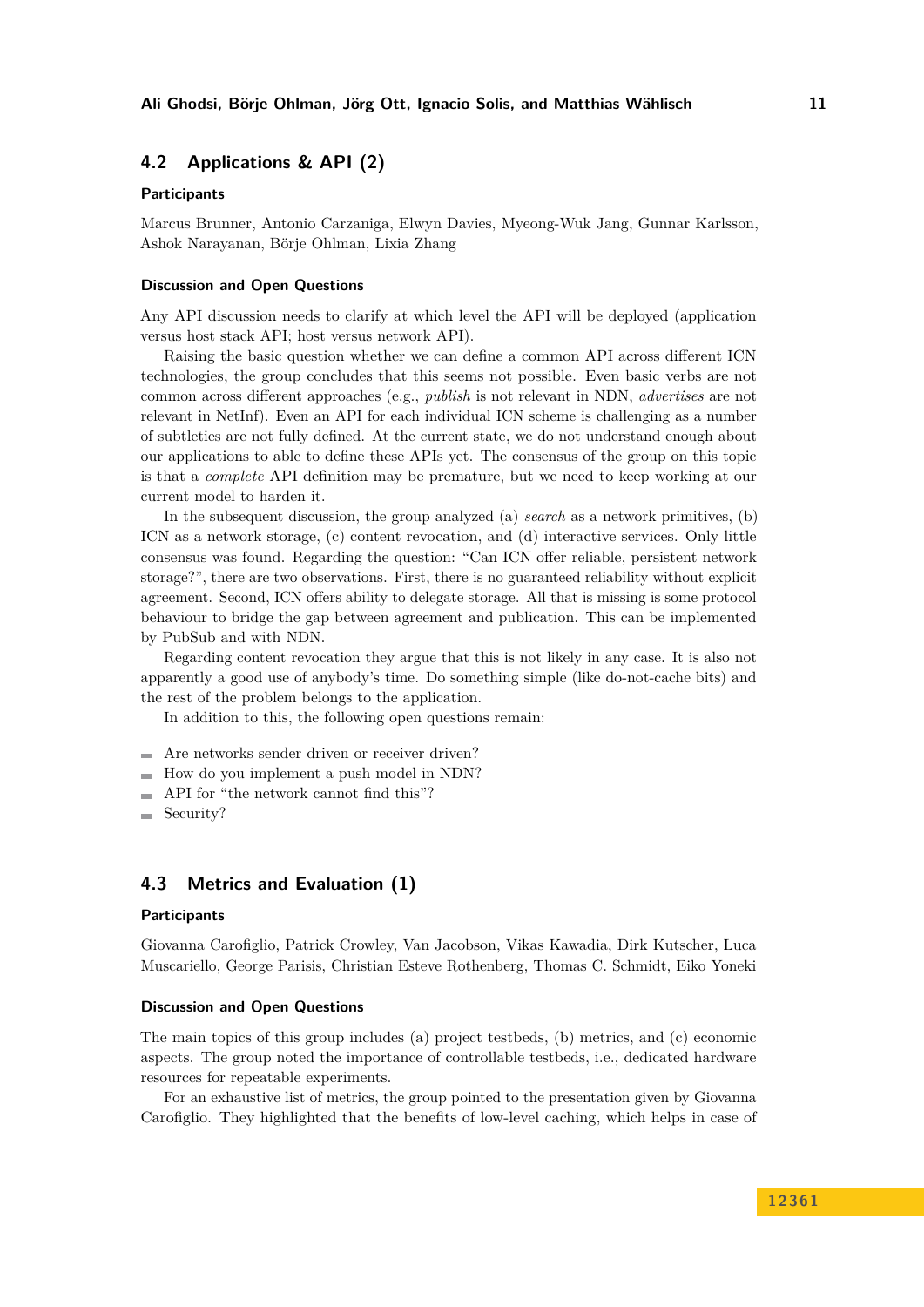#### **12 12361 – Information-centric networking – Ready for the real world?**

packet loss (retransmission) and mobility scenarios. Memory can be used to implement three things: rate adaptation, repairing, and re-use (sharing).

An additional focus in the context of metric discussion was forwarding properties and congestion control. A major insight lies in the consideration of RTT variation. A common assumption is that spectrum of RTTs in CCN is lower. Other issues regard fairness with locally cached content (low RTT) and far-away content (high RTT). In particular, a CCN application cannot know where named pieces come from.

Regarding economic aspects, there was no agreement on the revenue model (i.e., which stakeholder gets which value). Metrics for network management and OPEX profiles should also be part of future work.

# <span id="page-11-0"></span>**4.4 Metrics and Evaluation (2)**

#### **Participants**

Bengt Ahlgren, Somaya Arianfar, Ken Calvert, Kevin Fall, Holger Karl, Pasi Sarolahti, Matthias Wählisch

#### **Discussion and Open Questions**

The group agreed that concrete testbeds should be preferred in contrast to generic testbeds. Then, the objectives of a testbed have been discussed. It is impossible to *verify* that an architecture is good. It is doable to *falsify* that an architecture is good. However, the most reasonable intention behind a testbed is to get concepts *running*.

A major open question is: How to quantify "betterness"?

The group came up with only small additions to Giovanna's list of metrics. This includes ease of programmability, accountability, ease of introducing net business models. The group noted that performance evaluation will only give arguments to dismiss ICN. Hence, we need elaborate arguments beside performance evaluation to push ICN.

Discussions have emphasized that limiting ICN to caching will miss 90% of today's applications.

# <span id="page-11-1"></span>**4.5 ICN vs. DTN**

#### **Participants**

Bengt Ahlgren, Somaya Arianfar, Patrick Crowley, Elwyn Brian Davies, Kevin Fall, Pan Hui, Gunnar Karlsson, Vikas Kawadia, Dirk Kutscher, Anders Lindgren, Pasi Sarolahti, Ignacio Solis, Eiko Yoneki

#### **Discussion and Open Questions**

After clarifying basic terms Delay Tolerant Networking (DTN) and ICN, the group presented a nice table comparing both approaches. The group concluded that ICN and DTN are not redundant but similar. Both schemes generally can provide disruption tolerant operations for link outages. There are two essential requirements for DTN support, location-independent naming and node with storage, which is shared with ICN.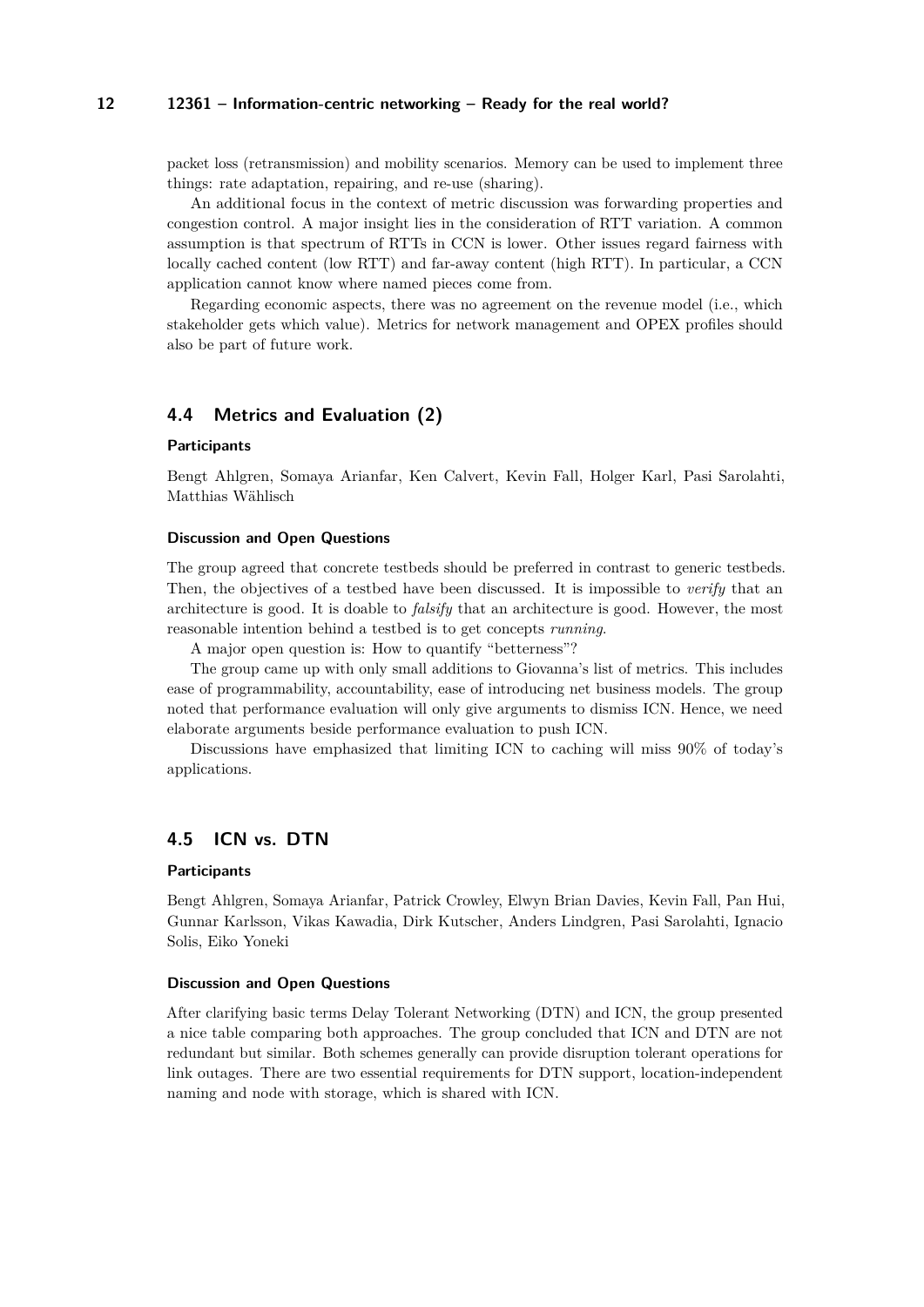## <span id="page-12-0"></span>**4.6 Interdomain routing, forwarding**

### **Participants**

Ken Calvert, Giovanna Carofiglio, Antonio Carzaniga, Xiaoming Fu, Volker Hilt, Holger Karl, Luca Muscariello, Ashok Narayanan, Borje Ohlman, George Parisis, Christian E. Rothenberg, Thomas C. Schmidt, Matthias Wählisch, George Xylomenos

#### **Discussion and Open Questions**

The intention of this group meeting was to discuss both, interdomain routing and forwarding. However, The time was too short to discuss forwarding aspects.

The routing topic splits basically into two parts: (a) routing on topology-independent labels and (b) routing on topology-dependent labels.

For the first, there are two broad options. Distributing routing tables based on topologyindependent (TI) names, and converting topology-independent names to topology-dependent (TD) addresses via lookup schemes. Routing tables and forwarding are then based on TD addresses. Obviously, hybrid concepts may also exist. Still an open question: Can interdomain routing scale based on topology-independent labels? Even if we currently cannot imagine routing schemes that can solve it, it does not mean it cannot be solved.

Regarding routing on topology-dependent labels there was also no real consensus. Apart from mobility aspects people did not seem interested.

Overall, the participants concluded that a tutorial on network theory may help improve the debate about TI ot TD labels.

After this, the extension of interdomain routing policy has been discussed. It is quite likely that this will happen in the future as CDNs already exchange much more sophisticated policies. It has been identified as a useful area of future research.

Further open questions are

Can incomplete-table type routing schemes work?

 $\blacksquare$  Can proposed lookup service store  $\#$  of states

# <span id="page-12-1"></span>**4.7 ICN Deployment**

#### **Participants**

Carsten Bormann, Marcus Brunner, Lars Eggert, Anders Eriksson, Myeong-Wuk Jang, Lixia Zhang

#### **Discussion and Open Questions**

Starting from the observation that ICN is easy to deploy as an overlay or in the infrastructure, it is still not fully clear why people would want to do this. In other words, we still miss a killer application.

As a disruptive technology arising that we can piggyback ICN on, the following has been noted. First, a big player that could make ICN actually happen is Google with Android. However, why would they want to do this. Elaborating this could be part of future work.

Another interesting application field for ICN may also machine-to-machine communication and the Internet of Things (IoT). If applying ICN to IoT, it will give us some sane routing (compared to the current protocols pushed in the IETF), which could be a killer app.